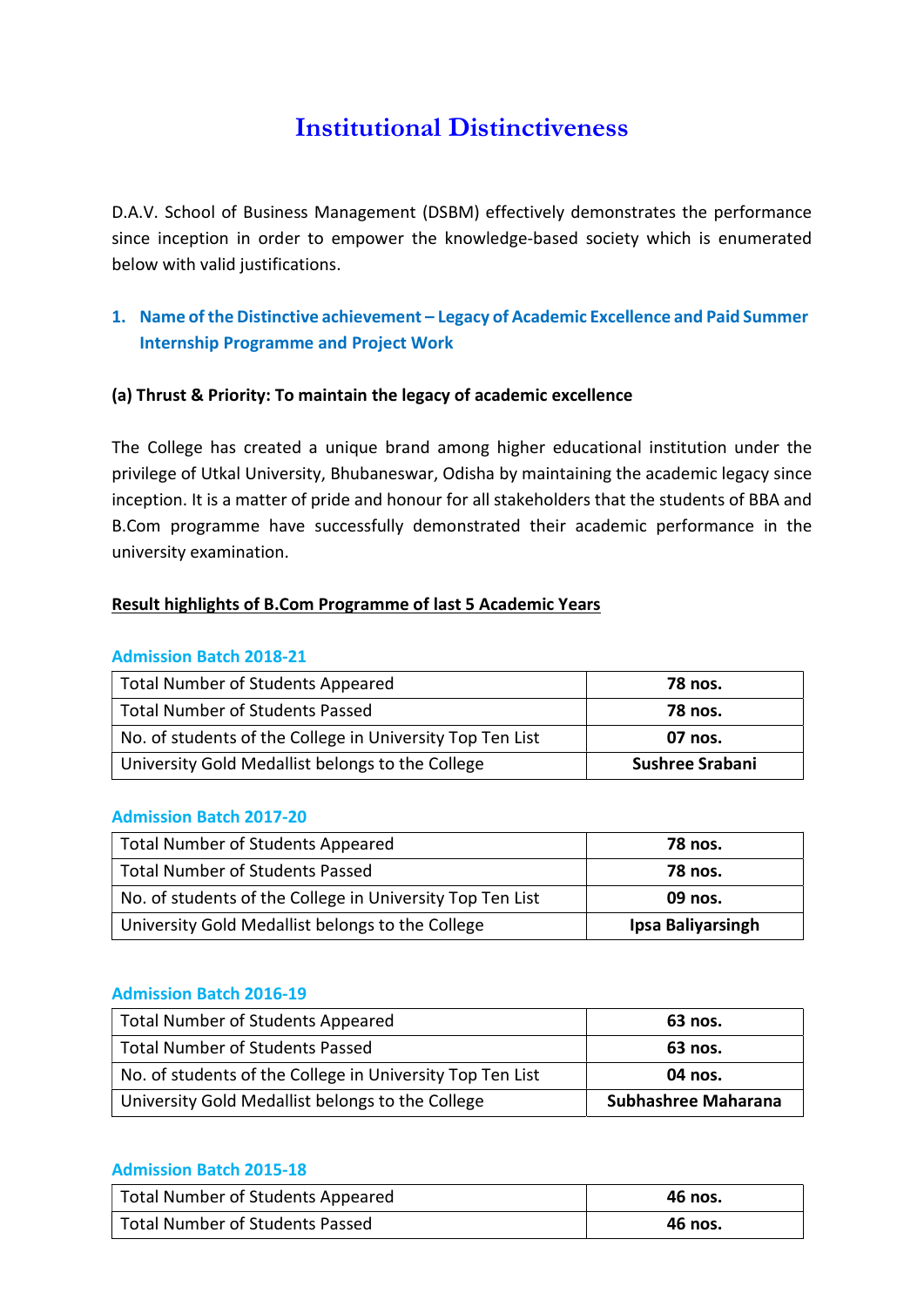| No. of students of the College in University Top Ten List | 07 nos.                |
|-----------------------------------------------------------|------------------------|
| University Gold Medallist belongs to the College          | Sidharth Shankar Panda |

# Admission Batch 2014-17

| <b>Total Number of Students Appeared</b>                  | 46 nos. |
|-----------------------------------------------------------|---------|
| <b>Total Number of Students Passed</b>                    | 43 nos. |
| <b>Back Paper cleared</b>                                 | 03 nos. |
| No. of students of the College in University Top Ten List | 02 nos. |

# Result highlights of BBA Programme of last 5 Academic Years

### Admission Batch 2018-21

| <b>Total Number of Students Appeared</b>                  | 58 nos.             |
|-----------------------------------------------------------|---------------------|
| <b>Total Number of Students Passed</b>                    | 57 nos.             |
| No. of students of the College in University Top Ten List | 07 nos.             |
| University Topper in BBA Programme                        | Shivangi Pattanayak |

### Admission Batch 2017-20

| Total Number of Students Appeared | 57 nos. |
|-----------------------------------|---------|
| Total Number of Students Passed   | 56 nos. |
| <b>Back Paper cleared</b>         | 01 no.  |

## Admission Batch 2016-19

| <b>Total Number of Students Appeared</b>                  | 58 nos.              |
|-----------------------------------------------------------|----------------------|
| <b>Total Number of Students Passed</b>                    | 56 nos.              |
| <b>Back Paper cleared</b>                                 | $01$ no.             |
| No. of students of the College in University Top Ten List | 08 nos.              |
| University Topper in BBA Programme                        | <b>Sweta Mohanty</b> |

### Admission Batch 2015-18

| <b>Total Number of Students Appeared</b>                  | 59 nos.                  |
|-----------------------------------------------------------|--------------------------|
| <b>Total Number of Students Passed</b>                    | 56 nos.                  |
| <b>Back Paper cleared</b>                                 | 02 no.                   |
| No. of students of the College in University Top Ten List | 07 nos.                  |
| University Topper in BBA Programme                        | <b>Debarpita Mohanty</b> |

### Admission Batch 2014-17

| Total Number of Students Appeared | 60 nos. |
|-----------------------------------|---------|
| Total Number of Students Passed   | 56 nos. |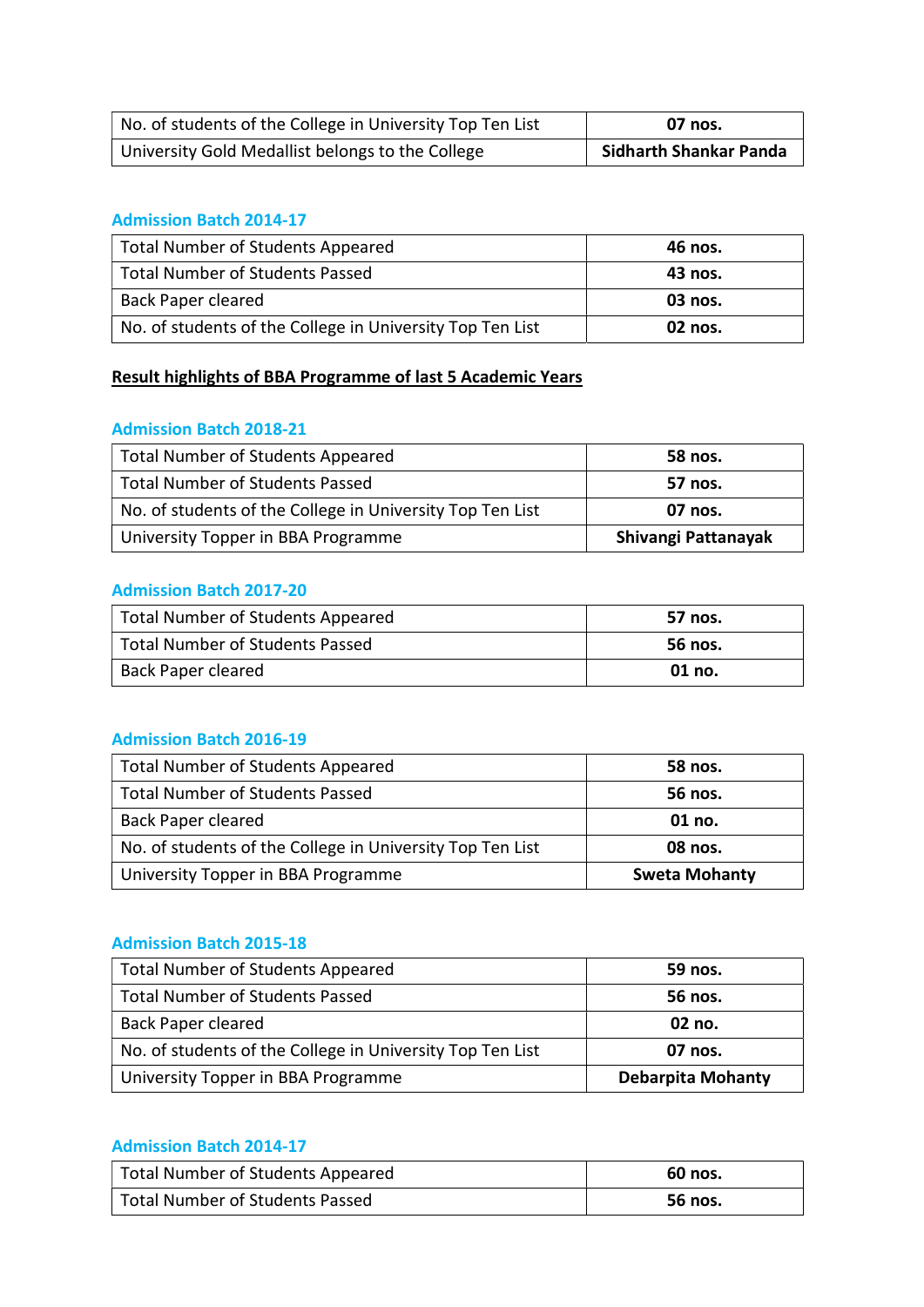| Back Paper cleared                                        | 03 no.              |
|-----------------------------------------------------------|---------------------|
| No. of students of the College in University Top Ten List | 09 nos.             |
| University Topper in BBA Programme                        | <b>Komal Prasad</b> |

From the above result highlights and analysis, it is clearly observed that the college is able to maintain the legacy of academic excellence in both the programmes which is the matter of glory and dignity for the institution as the students have achieved extra-ordinary academic results among all affiliated colleges under Utkal University.

# (b) Thrust & Priority: Realtime Project Experience for the Students of our College

# (i) Paid Summer Internship Programme

The institute has made sincere efforts for integrating need-based skill-oriented programmes in order to enhance the employability skill of each and every student of D.A.V. School of Business Management as per the matching concept of vision, mission and value statement.

Integrated Soft Skill Programme and Professional Competence Building Programme are the two initiatives of the college with the composition of impactful sessions towards students empowerment.

The college has the practice of providing guidance and coaching to the students for building a strong foundation to take competitive examinations with various value addition classes which includes Data Interpretation, Logical Reasoning, Quantitative Aptitude etc.

From above pragmatic initiatives by the college, the employability skill of the students has enhanced which is clearly reflected in the achievement of students as they get selected for Paid Summer Internship Programme in the companies like DE Shaw India Ltd., Motilal Oswal Financial Services and campus placement into Godrej & Boyce, DE Shaw India Pvt. Ltd., Federal Bank, Kotak Mahindra and admission into the reputed post-graduation colleges by performing remarkably in the concerned selection procedures. It is glory for the success story of institution that many alumni have created their own space in enterprising skills, and also various start-ups in the country such as Hitesh Agrawalla with Madhukunj Agarbatti [Incense Sticks], Alisha Choudhury with Fabric Art [Fabric Designing], Rebika Rani Sahu with RB Amelies Bakery [Bakery Products], Summya Sadab with Estanbul Turkish Ice Cream [Ice Cream] and etc.

# (ii) Financial Literacy Programme (Earn and Learn)

Under Financial Literacy Programme / Project, the college has already conducted different market survey projects such as Demonetization: An Educational Market Survey, Financial Inclusion and Financial Literacy: A Pilot Project of RBI, Bhubaneswar (Odisha) wherein the students' have got opportunities of gathering real time experience to gain a better